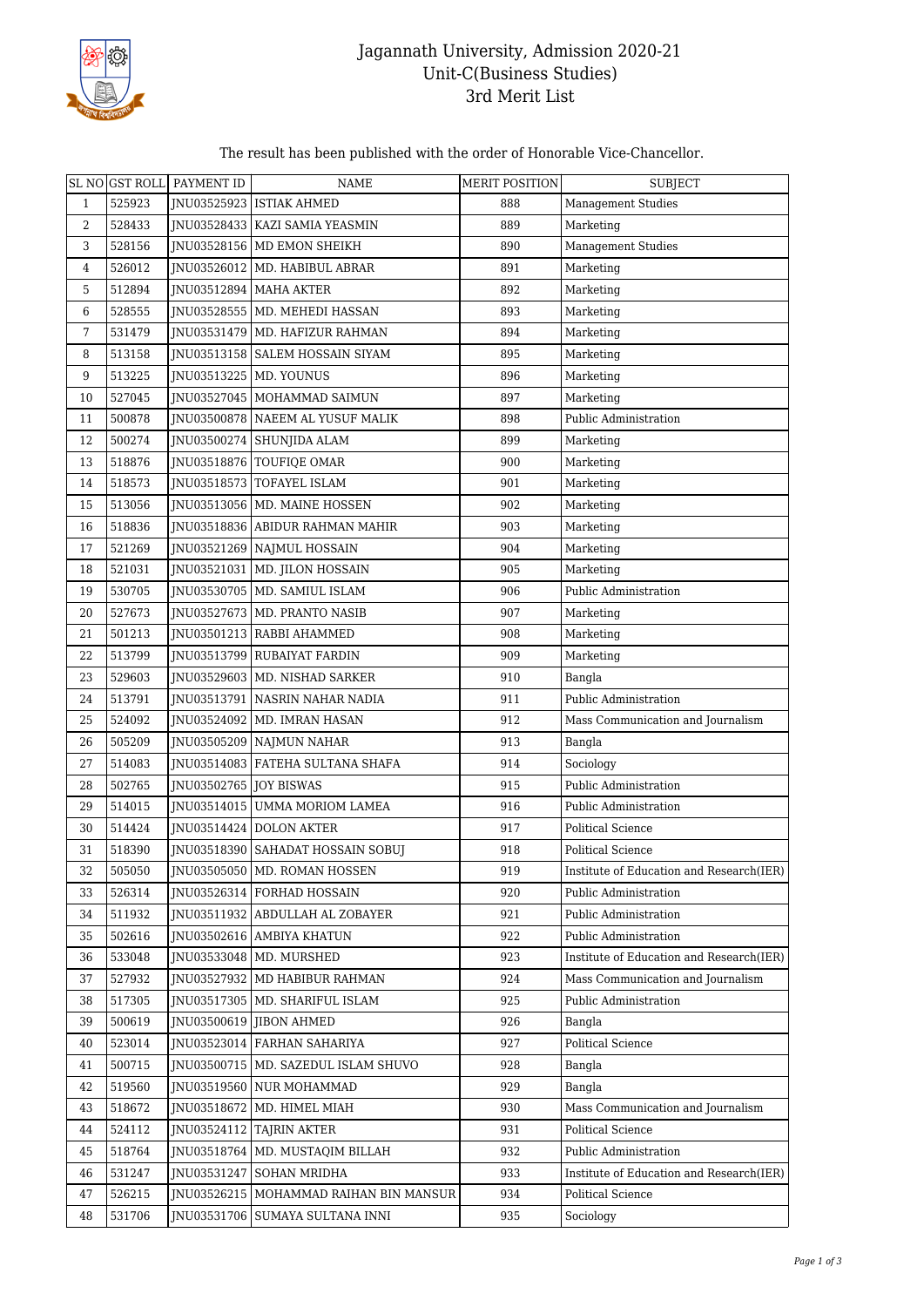

## Jagannath University, Admission 2020-21 Unit-C(Business Studies) 3rd Merit List

| 49 | 506558 |                          | JNU03506558   MST. SUMAIYA KHATUN      | 936 | <b>Political Science</b>                 |
|----|--------|--------------------------|----------------------------------------|-----|------------------------------------------|
| 50 | 501551 |                          | INU03501551 RHITU PORNA DEB            | 937 | Bangla                                   |
| 51 | 510678 |                          | JNU03510678   MD. AZMAIL ISLAM         | 938 | Institute of Education and Research(IER) |
| 52 | 522217 |                          | JNU03522217 MOSAMMED. SALMA AKTER KOLY | 939 | Political Science                        |
| 53 | 518420 |                          | JNU03518420   MD. ABDULLAH BOYATI      | 940 | Bangla                                   |
| 54 | 530505 |                          | JNU03530505   KARTIK CHANDRO RAY       | 941 | Bangla                                   |
| 55 | 533177 |                          | JNU03533177   MD.HRIDOY HASAN          | 942 | Mass Communication and Journalism        |
| 56 | 525162 |                          | JNU03525162 SAGAR DEB NATH             | 943 | Mass Communication and Journalism        |
| 57 | 510349 |                          | JNU03510349 RAKESH KUMAR DHAR          | 944 | Mass Communication and Journalism        |
| 58 | 524826 | JNU03524826   RIDAY MIA  |                                        | 945 | Public Administration                    |
| 59 | 522193 |                          | INU03522193 TRISHA SAHA                | 946 | Bangla                                   |
| 60 | 527392 |                          | JNU03527392 ABDULLAH ALL MARUF         | 947 | Mass Communication and Journalism        |
| 61 | 502430 | JNU03502430   SAMIA ALIM |                                        | 948 | Public Administration                    |
| 62 | 533081 | JNU03533081 SUROVI SEN   |                                        | 949 | Public Administration                    |
| 63 | 517100 |                          | JNU03517100   MD. SIAM BAPARI          | 950 | Public Administration                    |
| 64 | 510963 |                          | JNU03510963 ANIK KUMAR                 | 951 | Institute of Education and Research(IER) |
| 65 | 510025 |                          | INU03510025   MST. MEHERUNNESA         | 952 | Public Administration                    |
| 66 | 513925 |                          | INU03513925 SUSMITA AKTAR EVA          | 953 | Mass Communication and Journalism        |
| 67 | 513932 |                          | INU03513932   MAHMUDA AKTER MIM        | 954 | Bangla                                   |
| 68 | 515390 |                          | JNU03515390 SANJIDA YASMIN             | 955 | Institute of Education and Research(IER) |
| 69 | 507746 |                          | INU03507746 NADIRA ANJUM               | 956 | Public Administration                    |
| 70 | 516672 |                          | JNU03516672   MAHIN AHSAN PURNO        | 957 | Institute of Education and Research(IER) |
| 71 | 516568 | JNU03516568   ABU JAWAD  |                                        | 958 | Political Science                        |
| 72 | 502324 |                          | JNU03502324   SANGIDA AKTER            | 959 | Institute of Education and Research(IER) |
| 73 | 505214 |                          | JNU03505214   MAHBUBA AKTER            | 960 | Institute of Education and Research(IER) |
| 74 | 508630 |                          | JNU03508630 MEZBAH UDDIN TULIP         | 961 | Mass Communication and Journalism        |
| 75 | 502814 |                          | JNU03502814   KAZI SHAMS MAHIN         | 962 | Political Science                        |
| 76 | 526311 |                          | JNU03526311 REDOWAN RUBAYET CHOWDHURY  | 963 | Institute of Education and Research(IER) |
| 77 | 501754 |                          | INU03501754 NILUT POL ROY ANKON        | 964 | Anthropology                             |
| 78 | 522940 |                          | JNU03522940   MD. RAKIBUL HASAN SHARON | 965 | Institute of Modern Language(IML)        |
| 79 | 522965 |                          | JNU03522965   MD. ARAFAT HOSSAIN KHAN  | 966 | Sociology                                |
| 80 | 503235 |                          | JNU03503235 TANMOY BISWAS              | 967 | Institute of Modern Language(IML)        |
| 81 | 518043 |                          | JNU03518043 OMAR FARUK                 | 968 | Institute of Modern Language(IML)        |
| 82 | 518128 | JNU03518128   RAKIB MIA  |                                        | 969 | Institute of Modern Language(IML)        |
| 83 | 505874 |                          | JNU03505874 AZMIR ISLAM JIM            | 970 | Sociology                                |
| 84 | 517738 |                          | JNU03517738 SHUDAD ANAWAR              | 971 | Social Work                              |
| 85 | 520904 |                          | JNU03520904   MUSHFIQUR RAHMAN         | 972 | Social Work                              |
| 86 | 514878 |                          | JNU03514878   MAHIYA RAHMAN            | 973 | Social Work                              |
| 87 | 504305 |                          | <b>INU03504305 SARAF JAHAN FARIN</b>   | 975 | Social Work                              |
| 88 | 527783 |                          | JNU03527783   MEHADI HASAN             | 976 | Social Work                              |
| 89 | 529046 |                          | JNU03529046 ASADUL ISLAM               | 977 | Social Work                              |
| 90 | 522505 |                          | JNU03522505 SUBORNA PODDER             | 978 | Social Work                              |
| 91 | 519286 |                          | JNU03519286   SAKUR HOSSAIN IMRAN      | 979 | Institute of Modern Language(IML)        |
| 92 | 500526 |                          | JNU03500526   MD. ABDUL AUAL           | 981 | Institute of Modern Language(IML)        |
| 93 | 502991 |                          | JNU03502991   MD. JAKARIA MOJUMDER     | 982 | Social Work                              |
| 94 | 511337 | JNU03511337              | MD. HABIBUR RAHMAN                     | 983 | Institute of Modern Language(IML)        |
| 95 | 506825 | JNU03506825              | <b>RAJU AHMED</b>                      | 984 | Institute of Modern Language(IML)        |
| 96 | 507807 | JNU03507807              | SUMI AKTER RUNA                        | 985 | Sociology                                |
| 97 | 500169 |                          | JNU03500169 ANIKANTAHSIN ANOY          | 986 | Sociology                                |
| 98 | 530543 |                          | JNU03530543 AJOY SARKAR                | 987 | Social Work                              |
| 99 | 525469 |                          | JNU03525469   SUMIYA RAHMAN            | 988 | Sociology                                |
|    |        |                          |                                        |     |                                          |